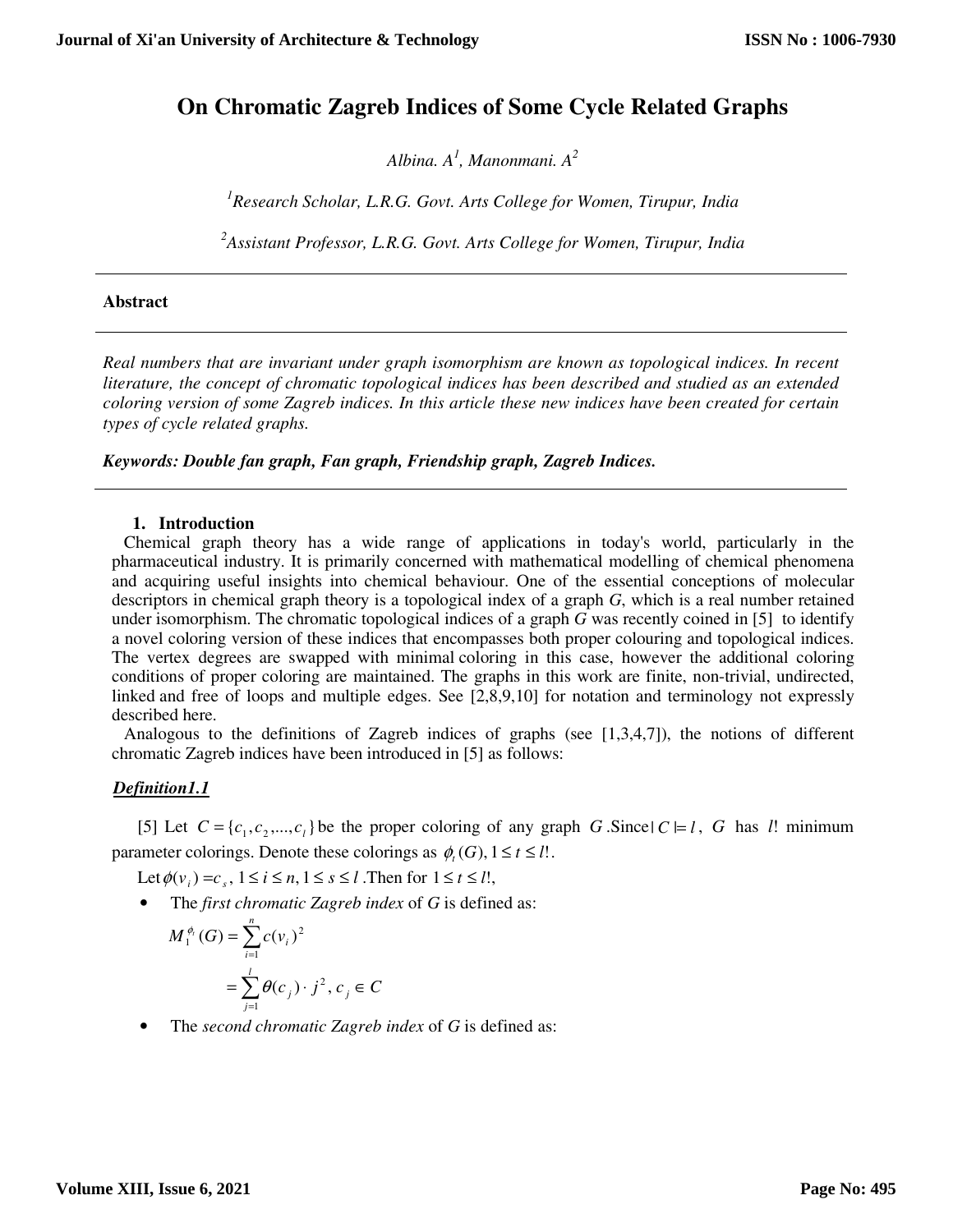$$
M_2^{\phi_i}(G) = \sum_{i=1}^{n-1} \sum_{j=2}^n (c(v_i) \cdot c(v_j)), v_i v_j \in E(G)
$$
  
= 
$$
\sum_{1 \leq t, s \leq l}^{t \leq s} (t \cdot s) \eta_{ts}
$$

• The *chromatic irregularity index* of *G* is defined as:

$$
M_{3}^{\phi_{i}}(G) = \sum_{i=1}^{n-1} \sum_{j=2}^{n} |c(v_{i}) - c(v_{j})|, v_{i}v_{j} \in E(G)
$$
  
= 
$$
\sum_{1 \leq t, s \leq l}^{t < s} |t - s| \eta_{ts}
$$

• The *chromatic total irregularity index* of *G* is defined as:

$$
M_4^{\phi_i}(G) = \frac{1}{2} \sum_{i=1}^{n-1} \sum_{j=2}^n |c(v_i) - c(v_j)|, v_i, v_j \in V(G)
$$

Here  $\eta_{rs}$  is the number of edges  $e(= uv)$  in *G* such that  $c(u) = t$  and  $c(v) = s$ .

In account of the aforesaid considerations, the minimum and maximum chromatic Zagreb indices, as well as the related irregularity indices, are defined as follows:

$$
M_i^{\phi^-}(G) = \min \{ M_i^{\phi_i(G)} : 1 \le t \le l! \} 1 \le i \le 4
$$
  

$$
M_i^{\phi^+}(G) = \max \{ M_i^{\phi_i(G)} : 1 \le t \le l! \} 1 \le i \le 4
$$

## **2. Chromatic Zagreb Indices of Fan Graph**

## *Definition 2.1*

[6] A fan graph  $F_n$  is defined as the join of the path  $P_n$  and the graph  $\tilde{K}_1$ . That is  $P_n + \tilde{K}_1$ .



## *Theorem 2.2*

For any fan graph  $F_n$ , the minimum chromatic Zagreb indices and the corresponding irregularity indices *are:* 

*i.* 
$$
M_1^{\phi^-}(F_n) = \begin{cases} \frac{5(n+3)}{2}, & \text{if n is odd.} \\ \frac{5n+18}{2}, & \text{if n is even.} \end{cases}
$$
  
*ii.*  $M_2^{\phi^-}(F_n) = \begin{cases} \frac{13n-7}{2}, & \text{if n is odd.} \\ \frac{13n-4}{2}, & \text{if n is even.} \end{cases}$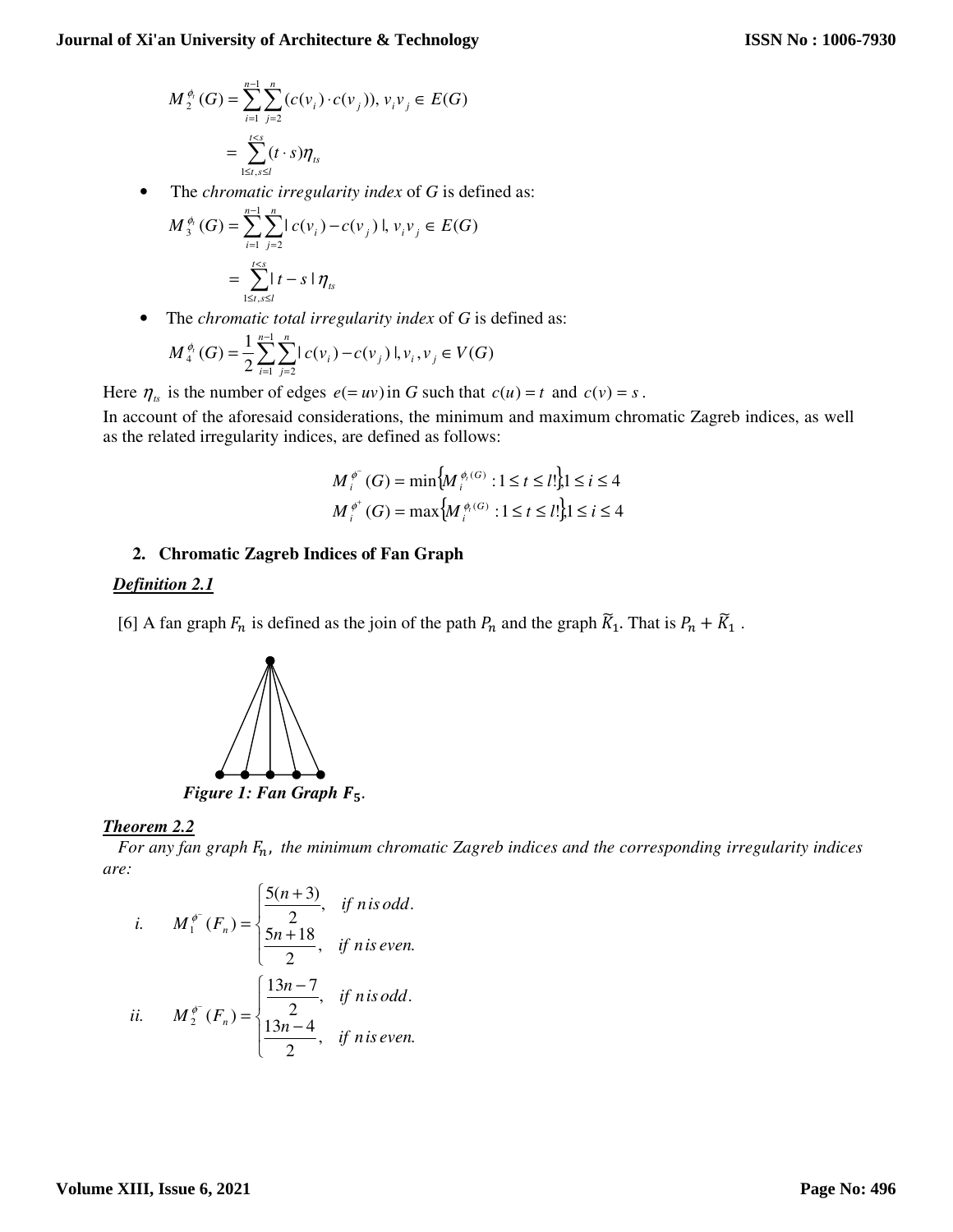iii. 
$$
M_3^{\phi^-}(F_n) = \begin{cases} \frac{5n-1}{2}, & \text{if n is odd.} \\ \frac{5n-2}{2}, & \text{if n is even.} \end{cases}
$$
  
iv.  $M_4^{\phi^-}(F_n) = \begin{cases} \frac{n^2 + 6n + 1}{4}, & \text{if n is odd.} \\ \frac{n^2 + 6n}{4}, & \text{if n is even.} \end{cases}$ 

The chromatic number of a fan graph  $F_n$  is 3. Let  $v_1, v_2, ..., v_n$  be the vertices of  $P_n$  and  $v_0$  be the vertex of  $\widetilde{K}_1$ . To calculate the minimum Zagreb indices, we use  $\phi^-$  coloring pattern to  $F_n$ .

**Part 1:** To Calculate  $M_1^{\phi^-}$  of  $F_n$ , consider the following cases. *Case 1:*

If **n** is odd, color  $F_n$  as follows:  $c(v_{2k-1}) = 1$ ;  $1 \le k \le \frac{n+1}{2}$ ,  $c(v_{2k}) = 2$ ;  $0 \le k \le \frac{n-1}{2}$  and  $c(v_0) = 3$ .  $\theta(c_1) = \frac{n+1}{2}$  $\frac{+1}{2}$ ,  $\theta(c_2) = \frac{n-1}{2}$  $\frac{1}{2}$  and  $\theta(c_3) = 1$ .  $\iota$ 

$$
M_1^{\phi^-}(F_n) = \sum_{j=1}^n \theta(c_j) \cdot j^2 \; ; c_j \in C
$$
  
=  $1\left(\frac{n+1}{2}\right) + 4\left(\frac{n-1}{2}\right) + 9(1)$   
=  $\frac{5n+15}{2} = \frac{5(n+3)}{2}$ .

*Case 2:*

If *n* is even, color  $F_n$  as follows:  $c(v_{2k-1}) = 1$ ;  $1 \le k \le \frac{n}{2}$ ,  $c(v_{2k}) = 2$ ;  $0 \le k \le \frac{n}{2}$  and  $c(v_0) = 3$ .  $\theta(c_1) = \frac{n}{2}, \theta(c_2) = \frac{n}{2}$  and  $\theta(c_3) = 1$ .

$$
M_1^{\phi^-}(F_n) = \sum_{j=1}^l \theta(c_j) . j^2 ; c_j \in C
$$
  
=  $1(\frac{n}{2}) + 4(\frac{n}{2}) + 9(1)$   
=  $\frac{5n + 18}{2}$ .

**Part 2:** To Calculate  $M_2^{\phi^-}$  of  $F_n$ , consider the following cases. *Case 1:*

If *n* is odd, 
$$
\eta_{12} = n - 1
$$
,  $\eta_{13} = \frac{n+1}{2}$ ,  $\eta_{23} = \frac{n-1}{2}$   

$$
M_2^{\phi^-}(F_n) = \sum_{1 \le t,s \le l}^{t
$$
= 2(n-1) + 3\left(\frac{n+1}{2}\right) + 6\left(\frac{n-1}{2}\right) = \frac{13n-7}{2}
$$
Case 2:
$$

*Case 2:*

If *n* is even, 
$$
\eta_{12} = n - 1
$$
,  $\eta_{13} = \frac{n}{2}$ ,  $\eta_{23} = \frac{n}{2}$   

$$
M_2^{\phi^-}(F_n) = \sum_{1 \le t,s \le l}^{t < s} (t \cdot s) \eta_{ts}
$$

.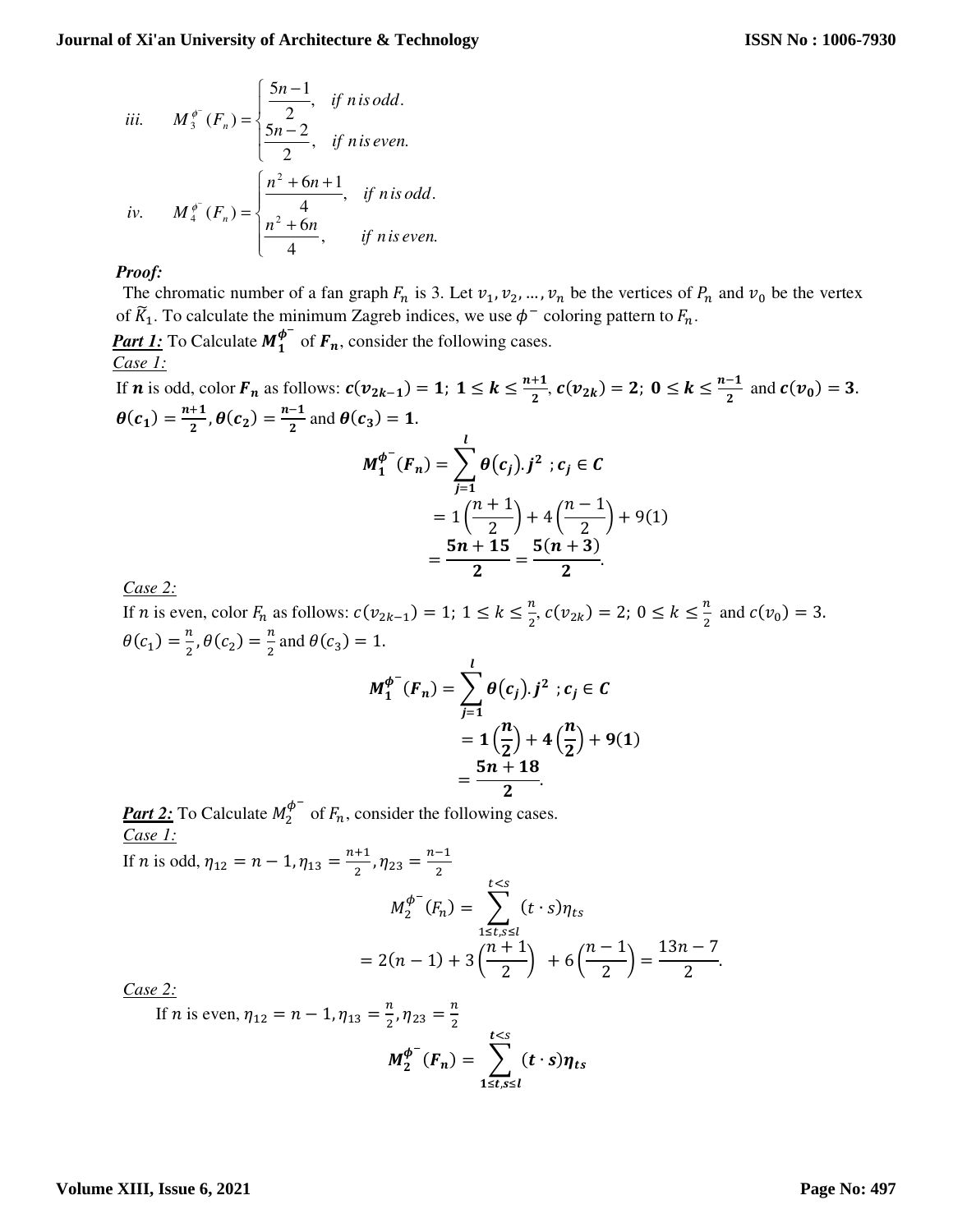$$
= 2(n-1) + 3\left(\frac{n}{2}\right) + 6\left(\frac{n}{2}\right)
$$
  
=  $\frac{13n-4}{2}$ 

*Part 3:* To Calculate the minimum irregularity index  $M_3^{\phi^-}$  of  $F_n$ , consider the following cases. *Case 1:*

If **n** is odd, 
$$
\eta_{12} = n - 1
$$
,  $\eta_{13} = \frac{n+1}{2}$ ,  $\eta_{23} = \frac{n-1}{2}$   
\n
$$
M_3^{\phi^-}(F_n) = \sum_{1 \le t,s \le l}^{\infty} |t-s|\eta_{ts}
$$
\n
$$
= 1(n-1) + 2\left(\frac{n+1}{2}\right) + 1\left(\frac{n-1}{2}\right) = \frac{5n-1}{2}.
$$
\nsee 2:

*Case 2:*

If **n** is even, 
$$
\eta_{12} = n - 1
$$
,  $\eta_{13} = \frac{n}{2}$ ,  $\eta_{23} = \frac{n}{2}$   
\n
$$
M_3^{\phi^-}(F_n) = \sum_{1 \le t,s \le l}^{t\n
$$
= 1(n-1) + 2\left(\frac{n}{2}\right) + 1\left(\frac{n}{2}\right)
$$
\n
$$
= \frac{5n-2}{4\pi}.
$$
$$

*Part 4:* To compute the total irregularity indices  $M_4^{\phi^-}$  of  $F_n$ , consider all the possible vertex pairs and all color combinations providing non zero distances. *Case 1:*

If **n** is odd, 
$$
\theta(c_1) = \frac{n+1}{2}
$$
,  $\theta(c_2) = \frac{n-1}{2}$  and  $\theta(c_3) = 1$ .  
\n
$$
M_4^{\phi^-}(F_n) = \frac{1}{2} \sum_{\substack{v_i, v_j \in V(F_n) \\ v_j \neq v_F(\frac{n}{2})}} |c(v_i) - c(v_j)|
$$
\n
$$
= 1 \left( \frac{n+1}{2} \right) \left( \frac{n-1}{2} \right) + 2(1) \left( \frac{n+1}{2} \right) + 1(1) \left( \frac{n-1}{2} \right)
$$

*Case 2:*

If **n** is even, 
$$
\theta(c_1) = \frac{n}{2}
$$
,  $\theta(c_2) = \frac{n}{2}$  and  $\theta(c_3) = 1$ .  
\n
$$
M_4^{\phi^-}(F_n) = \frac{1}{2} \sum_{v_i, v_j \in V(F_n)} |c(v_i) - c(v_j)|
$$
\n
$$
= 1\left(\frac{n}{2}\right)\left(\frac{n}{2}\right) + 2(1)\left(\frac{n}{2}\right) + 1(1)\left(\frac{n}{2}\right) = \frac{n^2 + 6n}{4}.
$$

## *Theorem 2.3*

For any fan graph  $F_n$ , the maximum chromatic Zagreb indices and the corresponding irregularity indices *are:* 

*i.* 
$$
M_1^{\phi^+}(F_n) = \begin{cases} \frac{13n+7}{2}, & \text{if n is odd.} \\ \frac{13n+2}{2}, & \text{if n is even.} \end{cases}
$$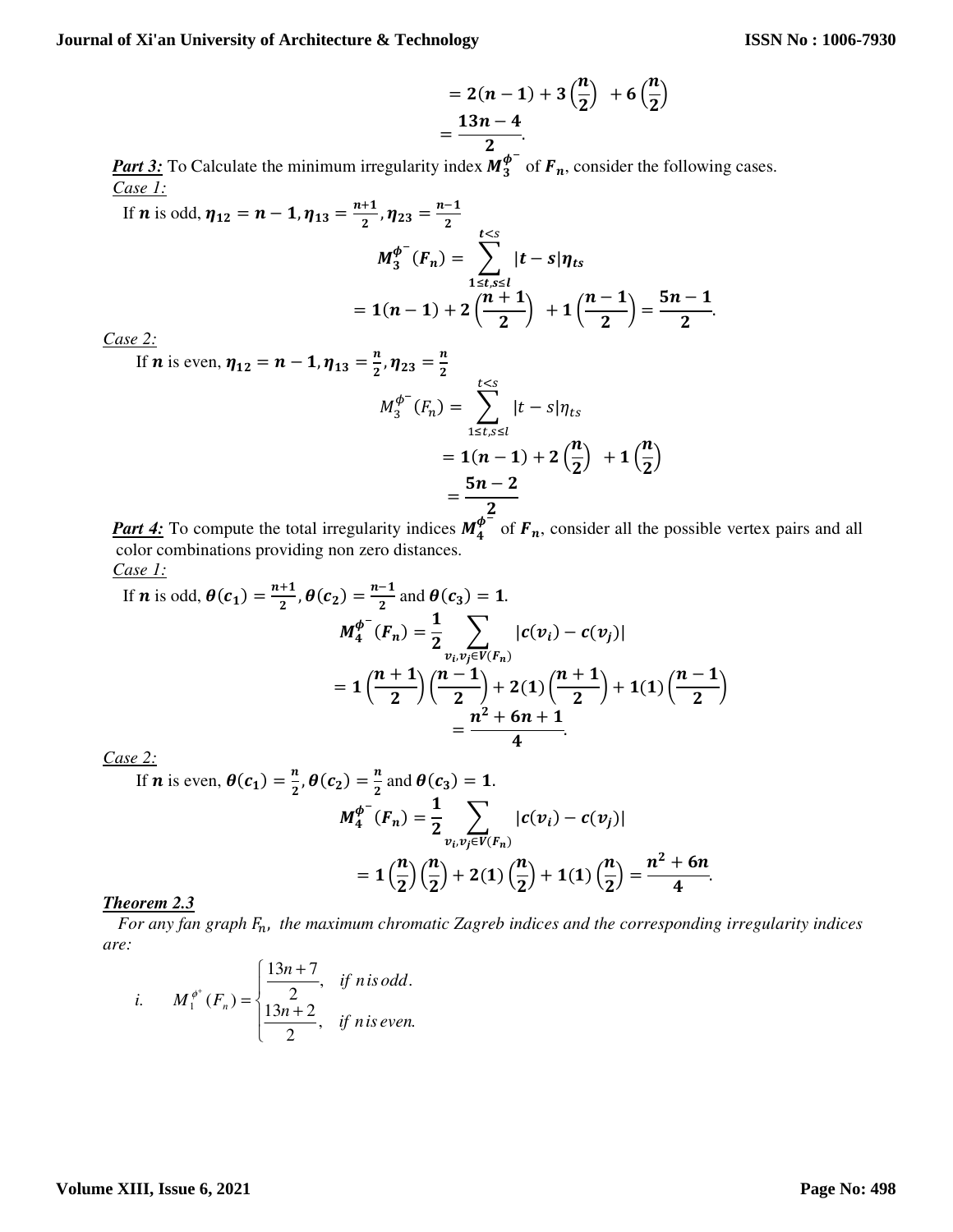*ii.* 
$$
M_2^{\phi^*}(F_n) = \begin{cases} \frac{17n-11}{2}, & \text{if n is odd.} \\ \frac{17n-12}{2}, & \text{if n is even.} \end{cases}
$$
  
*iii.*  $M_3^{\phi^*}(F_n) = \begin{cases} \frac{5n-1}{2}, & \text{if n is odd.} \\ \frac{5n-2}{2}, & \text{if n is even.} \end{cases}$   
*iv.*  $M_4^{\phi^*}(F_n) = \begin{cases} \frac{n^2+6n+1}{4}, & \text{if n is odd.} \\ \frac{n^2+6n}{4}, & \text{if n is even.} \end{cases}$ 

The chromatic number of a fan graph  $F_n$  is 3. Let  $v_1, v_2, ..., v_n$  be the vertices of  $P_n$  and  $v_0$  be the vertex of  $\tilde{K}_1$ . To calculate the maximum Zagreb indices, we use  $\phi^+$  coloring pattern to  $F_n$ . This results to the following cases:

*Case 1*: If **n** is odd, color  $F_n$  as follows:  $c(v_0) = 1$ ,  $c(v_{2k-1}) = 2$ ;  $0 \le k \le \frac{n+1}{2}$ , and  $c(v_{2k}) = 3$ ;  $0 \le k \le \frac{n+1}{2}$  $k \leq \frac{n-1}{2}$ .  $\mathbf{z}$  $\theta(c_1) = 1, \theta(c_2) = \frac{n-1}{2}$  $\frac{-1}{2}$  and  $\theta(c_3) = \frac{n+1}{2}$  $\frac{+1}{2}$ . Also  $\eta_{12} = \frac{n-1}{2}$  $\frac{-1}{2}$ ,  $\eta_{13} = \frac{n+1}{2}$  $\frac{1}{2}$ ,  $\eta_{23} = n - 1$ . *Case 2:* If **n** is even, color  $F_n$  as follows:  $c(v_0) = 1$ ,  $c(v_{2k-1}) = 2$ ;  $0 \le k \le \frac{n}{2}$ , and  $c(v_{2k}) = 3$ ;  $0 \le k \le \frac{n}{2}$  $k \leq \frac{n}{2}$ .  $\mathbf{z}$  $\theta(c_1) = 1, \theta(c_2) = \frac{n}{2}$  $\frac{n}{2}$  and  $\theta(c_3) = \frac{n}{2}$  $\frac{n}{2}$ . Also  $\eta_{12} = \frac{n}{2}$  $\frac{n}{2}$ ,  $\eta_{13} = \frac{n}{2}$  $\frac{n}{2}$ ,  $\eta_{23} = n - 1$ . The remaining part of the proof is the same as in the proof of Theorem 2.2.

# **3. Chromatic Zagreb Indices of Double Fan Graph**

## *Definition 3.1*

[6] A double fan graph  $DF_n$  is defined as the join of the path  $P_n$  and the graph  $\tilde{K}_2$ . That is  $P_n + \tilde{K}_2$ .



*Figure 2: Double Fan Graph* 

# *Theorem 3.2*

For any fan graph  $DF_n$ , the minimum chromatic Zagreb indices and the corresponding irregularity *indices are:* 

*i.* 
$$
M_1^{\phi^-}(DF_n) = \begin{cases} \frac{5n+33}{2}, & \text{if n is odd.} \\ \frac{5n+36}{2}, & \text{if n is even.} \end{cases}
$$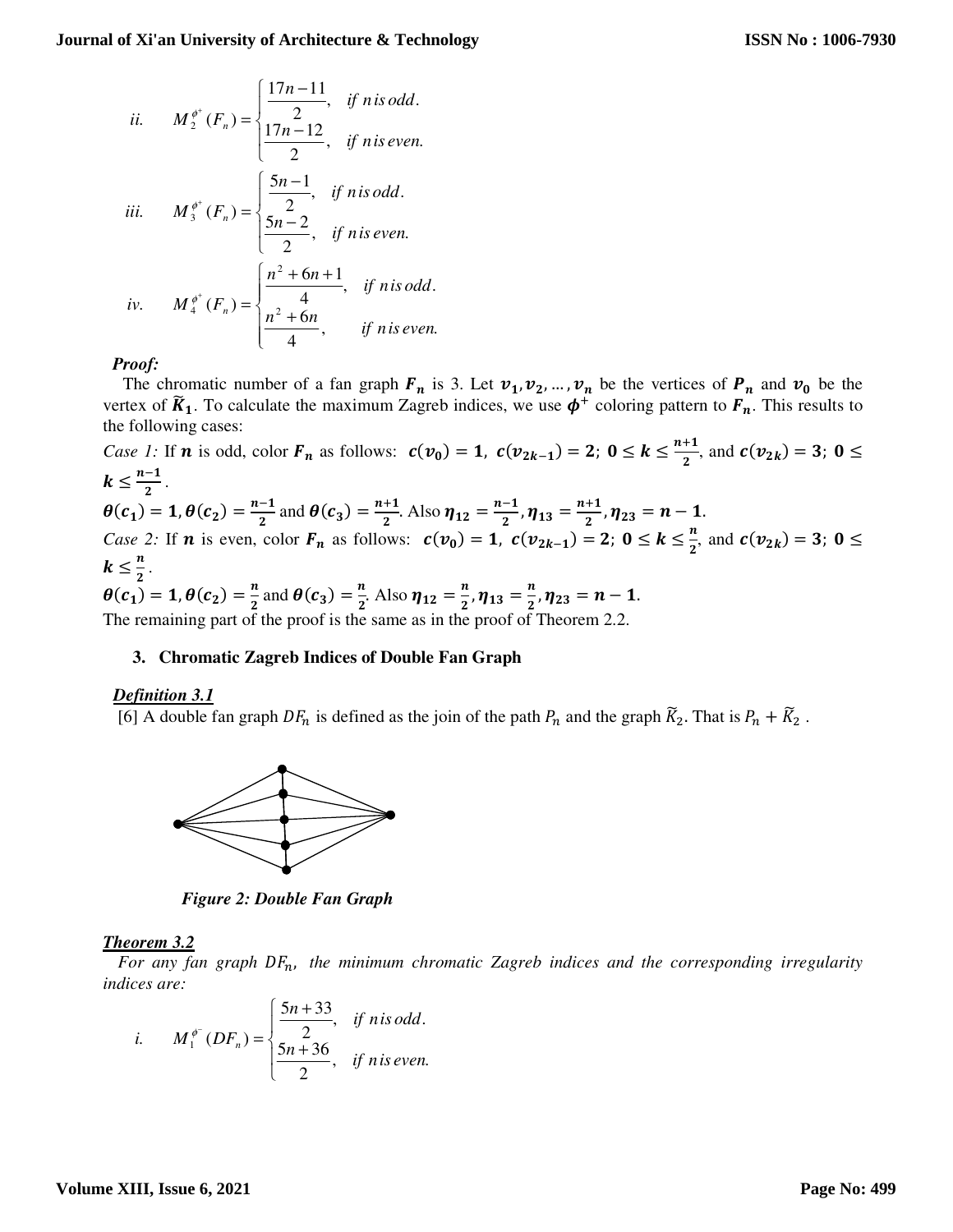ii. 
$$
M_2^{\phi^-}(DF_n) = 11n - 5
$$
  
\niii.  $M_3^{\phi^-}(DF_n) = 4n$   
\niv.  $M_4^{\phi^-}(DF_n) = \begin{cases} \frac{n^2 + 12n + 3}{4}, & \text{if n is odd.} \\ \frac{n^2 + 6n}{4}, & \text{if n is even.} \end{cases}$ 

The chromatic number of a double fan graph  $DF_n$  is 3. Let  $v_1, v_2, ..., v_n$  be the vertices of  $P_n$  and  $v_0$  and  $v'_0$  be the vertices of  $\tilde{K}_2$ . To calculate the minimum Zagreb indices, we use  $\phi^-$  coloring pattern to  $DF_n$ . **Part 1:** To Calculate  $M_1^{\phi^-}$  of  $DF_n$ , consider the following cases. *Case 1:*

If *n* is odd, color  $DF_n$  as follows:  $c(v_{2k+1}) = 1$ ;  $0 \le k \le \frac{n-1}{2}$  $\frac{-1}{2}$ ,  $c(v_{2k}) = 2$ ;  $0 \le k \le \frac{n}{2}$  and  $c(v_0) =$  $c(v_0') = 3.$  $\theta$ (c

$$
M_1 = \frac{n+1}{2}, \theta(c_2) = \frac{n-1}{2} \text{ and } \theta(c_3) = 2.
$$
\n
$$
M_1^{\phi^-}(DF_n) = \sum_{j=1}^l \theta(c_j).j^2 \; ; c_j \in C
$$
\n
$$
= 1\left(\frac{n+1}{2}\right) + 4\left(\frac{n-1}{2}\right) + 9(2) = \frac{5n+33}{2}.
$$

*Case 2:*

If *n* is even, color  $DF_n$  as follows:  $c(v_{2k+1}) = 1$ ;  $0 \le k \le \frac{n}{2}$ ,  $c(v_{2k}) = 2$ ;  $0 \le k \le \frac{n}{2}$  and  $c(v_0) =$  $c(v_0') = 3.$ 

 $\theta(c_1) = \frac{n}{2}, \theta(c_2) = \frac{n}{2}$  and  $\theta(c_3) = 2$ .

$$
M_1^{\phi^-}(DF_n) = \sum_{j=1}^l \theta(c_j) \cdot j^2 \, ; c_j \in C
$$
  
=  $1\left(\frac{n}{2}\right) + 4\left(\frac{n}{2}\right) + 9(2)$   
=  $\frac{5n + 36}{2}$ .

**Part 2:** To Calculate  $M_2^{\phi^-}$  of  $DF_n$ ,

$$
\eta_{12} = n - 1, \eta_{13} = n + 1, \eta_{23} = n - 1
$$
  

$$
M_2^{\phi^-}(DF_n) = \sum_{\substack{1 \le t,s \le l \\ 1 \le t,s \le l}} (t \cdot s) \eta_{ts}
$$
  

$$
= 2(n - 1) + 3(n + 1) + 6(n - 1) = 11n - 5.
$$
  
the minimum irregularity index  $M_3^{\phi^-}$  of  $DF_n$ ,

*Part 3:* To Calculate the minim

$$
\eta_{12} = n - 1, \eta_{13} = n + 1, \eta_{23} = n - 1
$$

$$
M_3^{\phi^-}(DF_n) = \sum_{1 \le t, s \le l}^{\infty} |t - s|\eta_{ts}
$$

$$
= 1(n - 1) + 2(n + 1) + 1(n - 1) = 4n.
$$

*Part 4:* 

To compute the total irregularity indices  $M_4^{\phi^-}$  of  $DF_n$ , consider all the possible vertex pairs and all color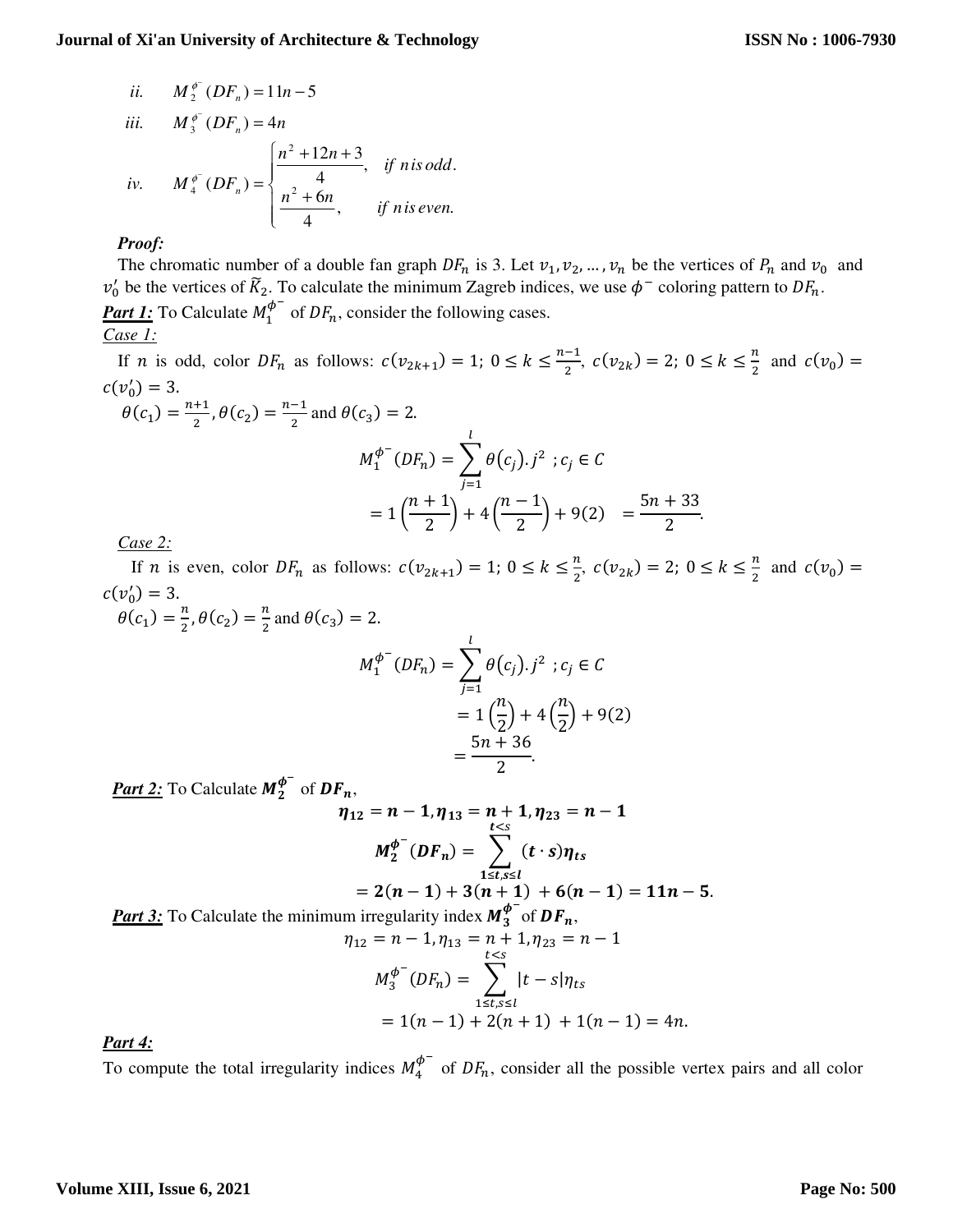combinations providing non zero distances.

Case 1:  
\nIf *n* is odd, 
$$
\theta(c_1) = \frac{n+1}{2}
$$
,  $\theta(c_2) = \frac{n-1}{2}$  and  $\theta(c_3) = 2$ .  
\n
$$
M_4^{\phi^-}(DF_n) = \frac{1}{2} \sum_{\substack{v_i v_j \in V(F_n) \\ \text{if } i \neq j}} |c(v_i) - c(v_j)|
$$
\n
$$
= 1 \left(\frac{n+1}{2}\right) \left(\frac{n-1}{2}\right) + 2(2) \left(\frac{n+1}{2}\right) + 1(2) \left(\frac{n-1}{2}\right)
$$
\n
$$
= \frac{n^2 + 12n + 3}{4}.
$$

*Case 2:*

If *n* is even,  $\theta(c_1) = \frac{n}{2}, \theta(c_2) = \frac{n}{2}$  and  $\theta(c_3) = 2$ .

$$
M_4^{\phi^-}(DF_n) = \frac{1}{2} \sum_{v_i v_j \in V(F_n)} |c(v_i) - c(v_j)|
$$
  
=  $1 \left(\frac{n}{2}\right) \left(\frac{n}{2}\right) + 2(2) \left(\frac{n}{2}\right) + 1(2) \left(\frac{n}{2}\right) = \frac{n^2 + 12n}{4}.$ 

# *Theorem 3.3*

For any fan double graph  $DF_n$ , the maximum chromatic Zagreb indices and the corresponding *irregularity indices are:* 

*i.* 
$$
M_1^{\phi^+}(DF_n) = \begin{cases} \frac{13n+1}{2}, & \text{if n is odd.} \\ \frac{13n+4}{2}, & \text{if n is even.} \end{cases}
$$

*ii.* 
$$
M_2^{\phi^+}(DF_n) = 11n - 5
$$

$$
iii. \qquad M_3^{\phi^+}(DF_n) = 4n
$$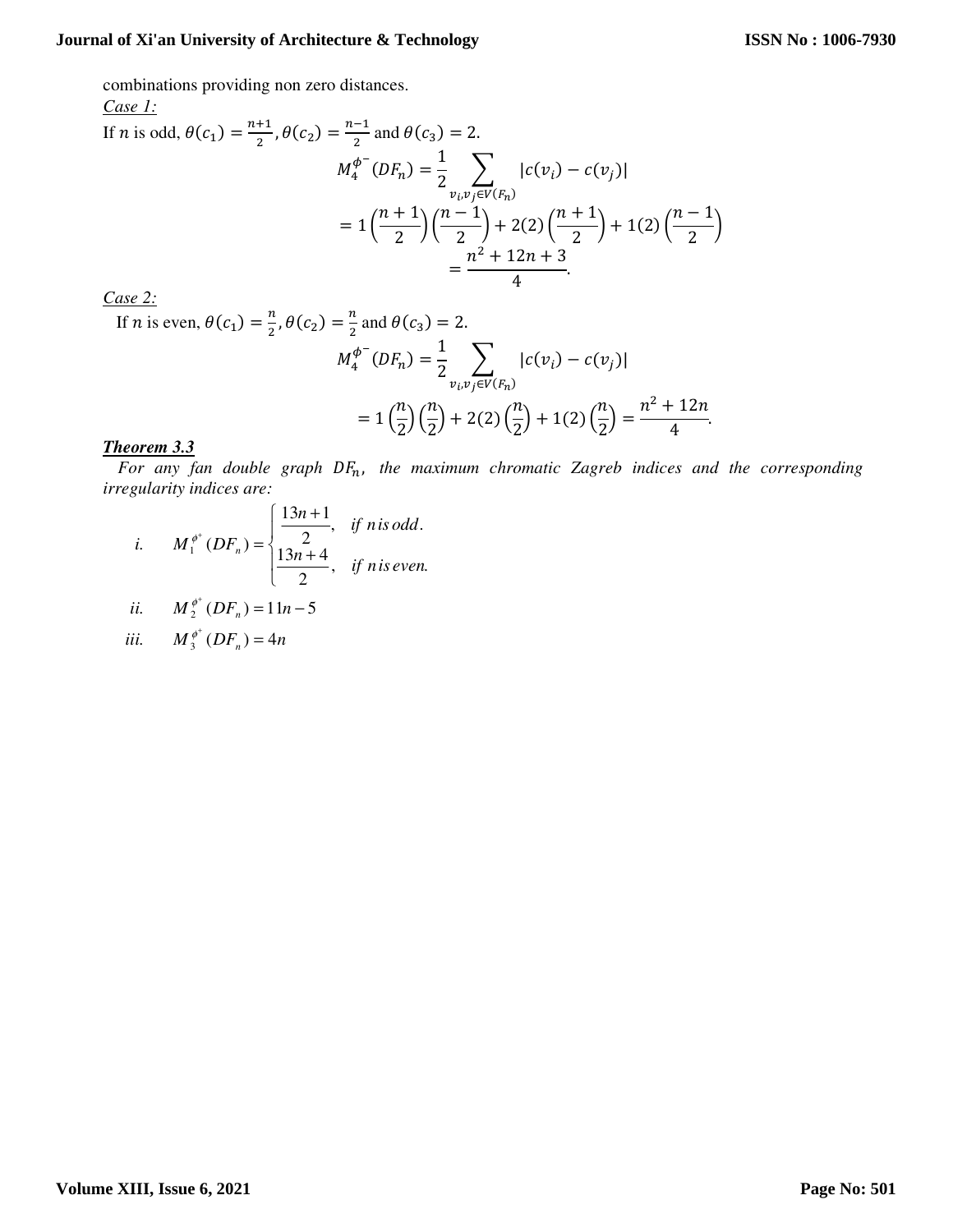*iv.* 
$$
M_4^{\phi^+}(DF_n) = \begin{cases} \frac{n^2 + 12n + 3}{4}, & \text{if } n \text{ is odd.} \\ \frac{n^2 + 6n}{4}, & \text{if } n \text{ is even.} \end{cases}
$$

The chromatic number of a double fan graph  $DF_n$  is 3. Let  $v_1, v_2, ..., v_n$  be the vertices of  $P_n$  and  $v_0$ and  $v'_0$  be the vertices of  $\tilde{K}_2$ . To calculate the maximum Zagreb indices, we use  $\phi^+$  coloring pattern to  $DF_n$  This results to the following cases:

*Case 1*: If **n** is odd, color  $DF_n$  as follows:  $c(v_0) = c(v'_0) = 1$ ,  $c(v_{2k-1}) = 2$ ;  $1 \le k \le \frac{n+1}{2}$  and  $c(v_{2k}) =$ 3;  $0 \leq k \leq \frac{n-1}{2}$ .  $\theta(c_1) = 1, \theta(c_2) = \frac{n-1}{2}$  and  $\theta(c_3) = \frac{n+1}{2}$ . 2  $\sim$   $\frac{3}{2}$ *Case 2:* If **n** is even,  $c(v_0) = c(v'_0) = 1$ ,  $c(v_{2k-1}) = 2$ ;  $1 \le k \le \frac{n}{2}$  and  $c(v_{2k}) = 3$ ;  $0 \le k \le \frac{n}{2}$ .  $\theta(c_1) = 1, \theta(c_2) = \frac{n}{2}$  $\frac{n}{2}$  and  $\theta(c_3) = \frac{n}{2}$  $\frac{n}{2}$ .

Also in both the cases  $\eta_{12} = n - 1 \eta_{13} = n + 1$ ,  $\eta_{23} = n - 1$ .

The remaining part of the proof is the same as in the proof of Theorem 3.2.

# **4. Chromatic Zagreb Indices of Friendship Graph**

# *Definition 4.1*

[6] A friendship graph  $Fr_n^k$  is a planar graph with  $kn + 1$  vertices and  $n(k + 1)$  edges constructed by joining *n* copies of the cycle  $C_{k+1}$  with a common vertex.



**Figure 3: Friendship Graph Fr**<sup>2</sup><sub>4</sub>.

# *Theorem 4.2*

For any friendship graph Fr<sub>n</sub><sup>k</sup>, the minimum chromatic Zagreb indices and the corresponding *irregularity indices are:* 

*i.* 
$$
M_1^{\phi^-}(\text{Fr}_n^k) = \begin{cases} \frac{5nk - 3n + 18}{2}, & \text{if n is odd.} \\ \frac{5nk + 18}{2}, & \text{if n is even.} \end{cases}
$$
  
\n*ii.*  $M_2^{\phi^-}(\text{Fr}_n^k) = \begin{cases} 2nk + 4n, & \text{if n is odd.} \\ 2nk + 7n, & \text{if n is even.} \end{cases}$   
\n*iii.*  $M_3^{\phi^-}(\text{Fr}_n^k) = \begin{cases} (k + 3)n, & \text{if n is odd.} \\ (k + 2)n, & \text{if n is even.} \end{cases}$   
\n*iv.*  $M_4^{\phi^-}(\text{Fr}_n^k) = \begin{cases} \frac{n^2(k^2 - 1) + 6kn + 2n}{4}, & \text{if n is odd.} \\ \frac{nk(nk + 6)}{2}, & \text{if n is even.} \end{cases}$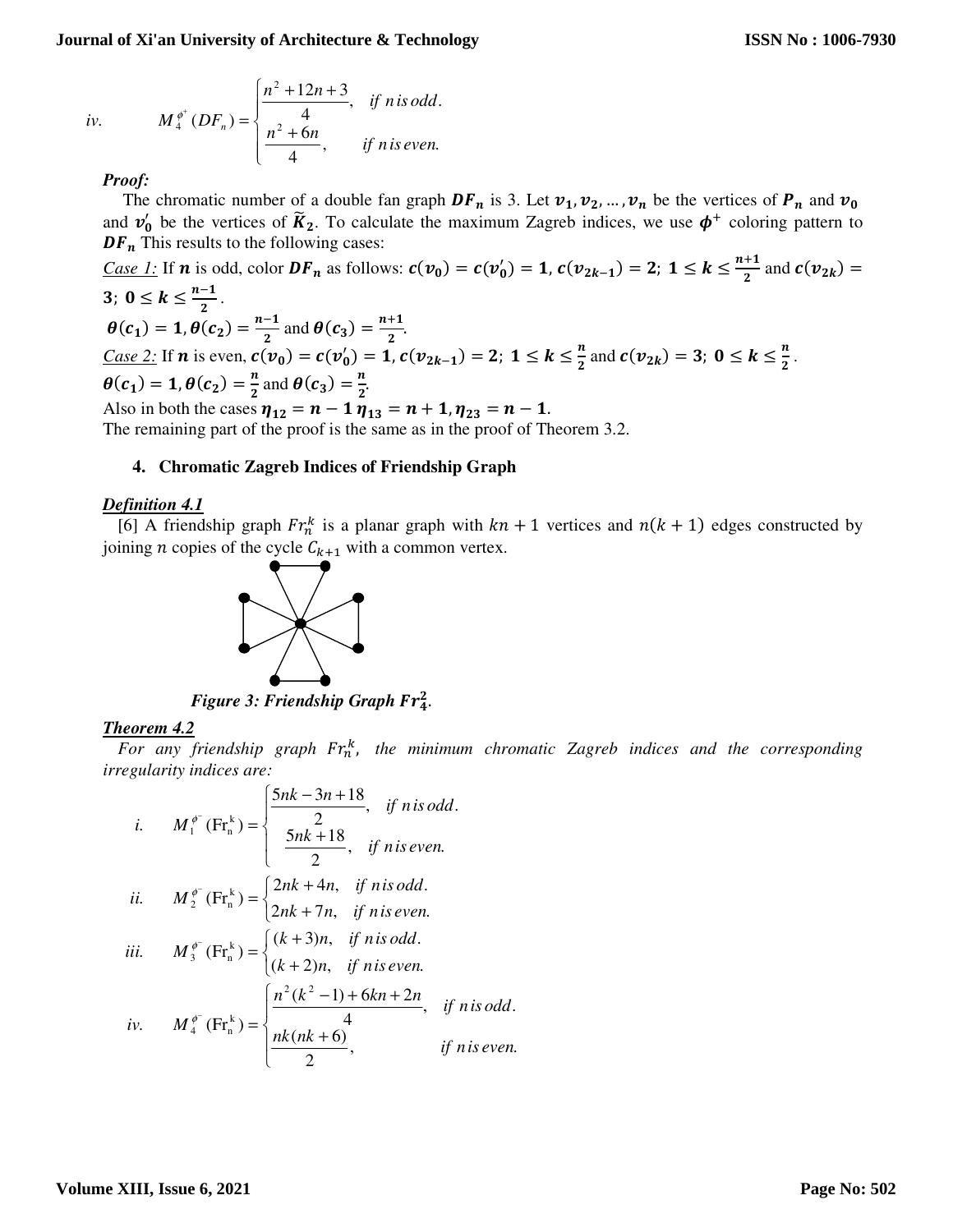## *Proof:*

The chromatic number of a friendship graph  $Fr_n^k$  is 3. Let  $\{v_1^1, v_2^1, ..., v_k^1\}, \{v_1^2, v_2^2, ..., v_k^2\}, ...,$  $\{v_1^n, v_2^n, ..., v_k^n\}$  be the vertices of *n* copies of  $P_n$  and  $v_0$  be the central vertex. To calculate the minimum Zagreb indices, we use  $\phi^-$  coloring pattern to  $Fr_n^k$ .

**Part 1:** To Calculate  $M_1^{\phi^-}$  of  $Fr_n^k$ , consider the following cases. *Case 1:*

If *n* is odd, color  $Fr_n^k$  as follows,  $c(v_{2k+1}^i) = 1$ ;  $1 \leq k \leq \frac{n+1}{2}$  $\frac{+1}{2}$ ,  $c(v_{2k}^i) = 2$ ;  $1 \le k \le \frac{n-1}{2}$  $\frac{-1}{2}$ ,  $1 \le i \le n$  and  $c(v_0) = 3.$  $\theta(c_1) = n\left(\frac{k+1}{2}\right), \theta(c_2) = n\left(\frac{k-1}{2}\right)$  and  $\theta(c_3) = 1$ .

$$
M_1^{\phi^-}(Fr_h^k) = \sum_{j=1}^l \theta(c_j).j^2 \; ; c_j \in C
$$
  
=  $1(n) \left(\frac{k+1}{2}\right) + 4(n) \left(\frac{k-1}{2}\right) + 9(1) = \frac{5nk - 3n + 18}{2}.$ 

*Case 2:*

If *n* is even, color  $Fr_n^k$  as follows,  $c(v_{2k+1}^i) = 1$ ,  $c(v_{2k}^i) = 2$ ;  $0 \le k \le \frac{n}{2}$ ,  $1 \le i \le n$  and  $c(v_0) = 3$ .  $\theta(c_1) = \frac{nk}{2}$  $\frac{ik}{2}$ ,  $\theta(c_2) = \frac{nk}{2}$  $\frac{a}{2}$  and  $\theta(c_3) = 1$ .

$$
M_1^{\phi^-}(Fr_n^k) = \sum_{j=1}^l \theta(c_j).j^2 \; ; c_j \in C
$$
  
=  $1\left(\frac{nk}{2}\right) + 4\left(\frac{nk}{2}\right) + 9(1)$   
=  $\frac{5nk + 18}{2}$ .

**Part 2:** To Calculate  $M_2^{\phi^-}$  of  $Fr_n^k$ , consider the following cases. *Case 1:*  $\eta_{12} = k(n-1), \eta_{13} = 2n, \eta_{23} = 0.$ 

$$
M_2^{\phi^-}(Fr_n^k) = \sum_{1 \leq t,s \leq l}^{t < s} (t \cdot s) \eta_{ts}
$$
  
= 2n(k-1) + 3(2n) + 6(0) = 2nk + 4n.

*Case 2:* If  $\boldsymbol{n}$  is even

$$
\eta_{12} = n(k - 1), \eta_{13} = n, \eta_{23} = n
$$
  

$$
M_3^{\phi^-}(Fr_n^k) = \sum_{1 \le t, s \le l}^{\xi \le s} |t - s| \eta_{ts}
$$
  

$$
= 2n(k - 1) + 3n + 6n = 2nk + 7n.
$$

**Part 3:** To Calculate the minimum irregularity index  $M_3^{\phi^-}$  of  $Fr_n^k$ , *Case 1:* If  $\boldsymbol{n}$  is odd  $\eta_{12} = k(n-1), \eta_{13} = 2n, \eta_{23} = 0.$  $M_3^{\phi^-}(Fr_n^k) = \sum |t-s|\eta_{ts}$  $t < s$ 1≤ $t,s$ ≤l  $= n(k - 1) + 2(2n) + 1(0)$  $= nk + 3n = (k + 3)n.$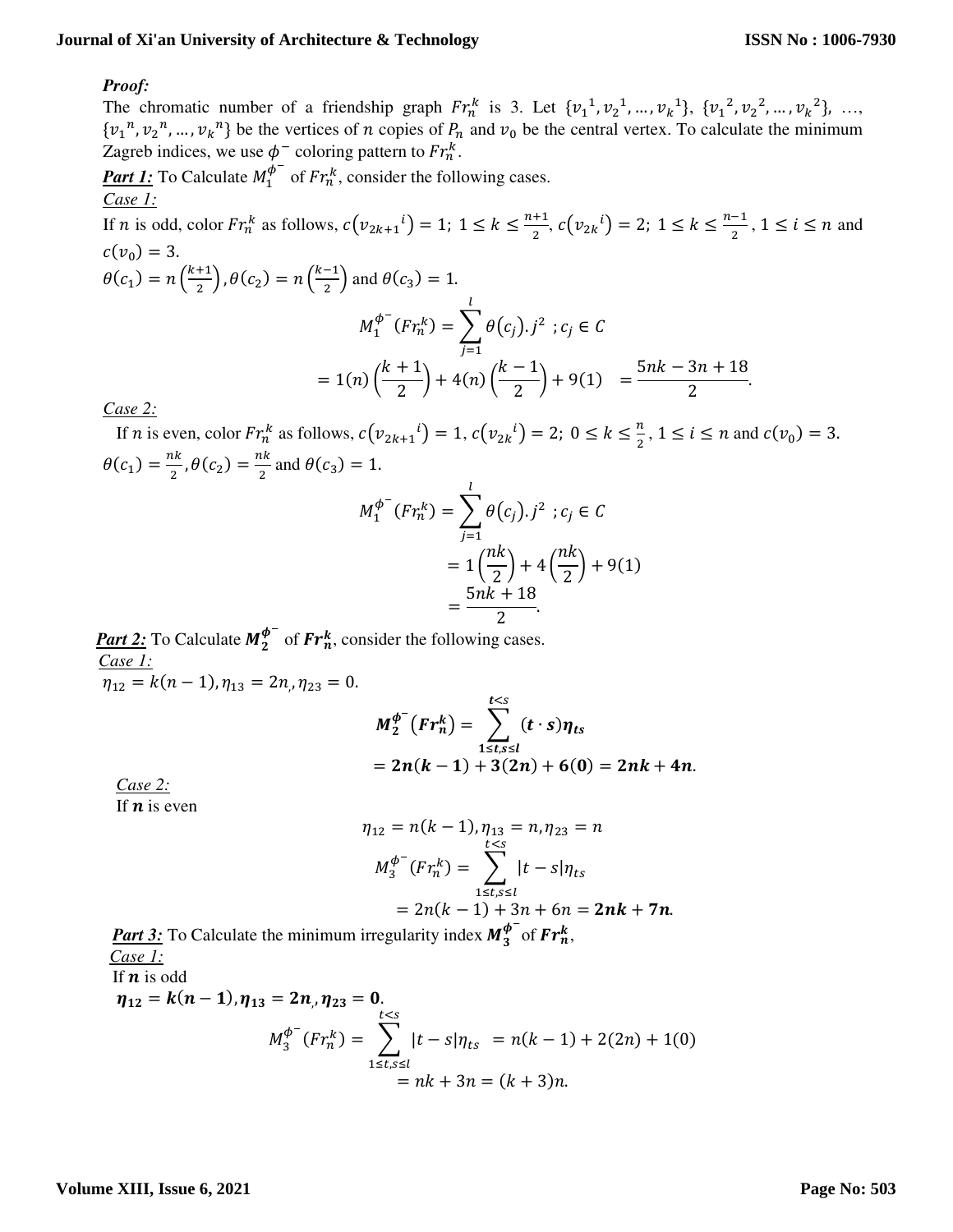*Case 2:*

If  $\boldsymbol{n}$  is even

$$
\eta_{12} = n(k-1), \eta_{13} = n, \eta_{23} = n
$$
  

$$
M_3^{\phi^-}(Fr_n^k) = \sum_{1 \le t,s \le l}^{t
$$

*Part 4:* To compute the total irregularity indices  $M_4^{\phi^-}$  of  $Fr_h^k$ , consider all the possible vertex pairs and all color combinations providing non zero distances. *Case 1:*

If *n* is odd, 
$$
\theta(c_1) = n\left(\frac{k+1}{2}\right), \theta(c_2) = n\left(\frac{k-1}{2}\right)
$$
 and  $\theta(c_3) = 1$ .  
\n
$$
M_4^{\phi^-}(Fr_n^k) = \frac{1}{2} \sum_{v_i, v_j \in V(F_n)} |c(v_i) - c(v_j)|
$$
\n
$$
= 1\left(n\left(\frac{k+1}{2}\right)\right)\left(n\left(\frac{k-1}{2}\right)\right) + 2(1)\left(n\left(\frac{k+1}{2}\right)\right) + 1(1)\left(n\left(\frac{k-1}{2}\right)\right)
$$
\n
$$
= \frac{n^2(k^2 - 1) + 6kn + 2n}{4}.
$$

*Case 2:*

If  $n$ 

$$
\begin{aligned} \mathbf{u} \text{ is even, } \theta(c_1) &= \frac{n k}{2}, \theta(c_2) = \frac{n k}{2} \text{ and } \theta(c_3) = 1. \\ M_4^{\phi^-} \big( Fr_n^k \big) &= \frac{1}{2} \sum_{v_i, v_j \in V(F_n)} |c(v_i) - c(v_j)| \\ &= 1 \left( \frac{n k}{2} \right) \left( \frac{n k}{2} \right) + 2(1) \left( \frac{n k}{2} \right) + 1(1) \left( \frac{n k}{2} \right) = \frac{n^2 k^2 + 6nk}{4} = \frac{n k (nk + 6)}{4}. \end{aligned}
$$

## *Theorem 4.3*

For any friendship graph Fr<sub>n</sub><sup>k</sup>, the maximum chromatic Zagreb indices and the corresponding *irregularity indices are:* 

*i.* 
$$
M_1^{\phi^+}(\text{Fr}_n^k) = \begin{cases} \frac{13nk + 5n + 2}{2}, & \text{if } n \text{ is odd.} \\ \frac{13nk + 2}{2}, & \text{if } n \text{ is even.} \end{cases}
$$
  
\n*ii.*  $M_2^{\phi^+}(\text{Fr}_n^k) = \begin{cases} 6nk, & \text{if } n \text{ is odd.} \\ 6nk - n, & \text{if } n \text{ is even.} \end{cases}$   
\n*iii.*  $M_3^{\phi^+}(\text{Fr}_n^k) = \begin{cases} (k + 3)n, & \text{if } n \text{ is odd.} \\ (k + 2)n, & \text{if } n \text{ is even.} \end{cases}$ 

*iv.* 
$$
M_4^{\phi^+}(\text{Fr}_n^k) = \begin{cases} \frac{n^2(k^2-1) + 6kn + 2n}{4}, & \text{if } n \text{ is odd.} \\ \frac{nk(nk+6)}{2}, & \text{if } n \text{ is even.} \end{cases}
$$

# *Proof:*

The chromatic number of a double fan graph  $Fr_n^k$  is 3. Let  $\{v_1^1, v_2^1, ..., v_k^1\}, \{v_1^2, v_2^2, ..., v_k^2\}, ...,$  $\{v_1^n, v_2^n, ..., v_k^n\}$  be the vertices of *n* copies of  $P_n$  and  $v_0$  be the central vertex. To calculate the maximum Zagreb indices, we use  $\phi^+$  coloring pattern to  $Fr_n^k$ . This results to the following cases: *Case 1:*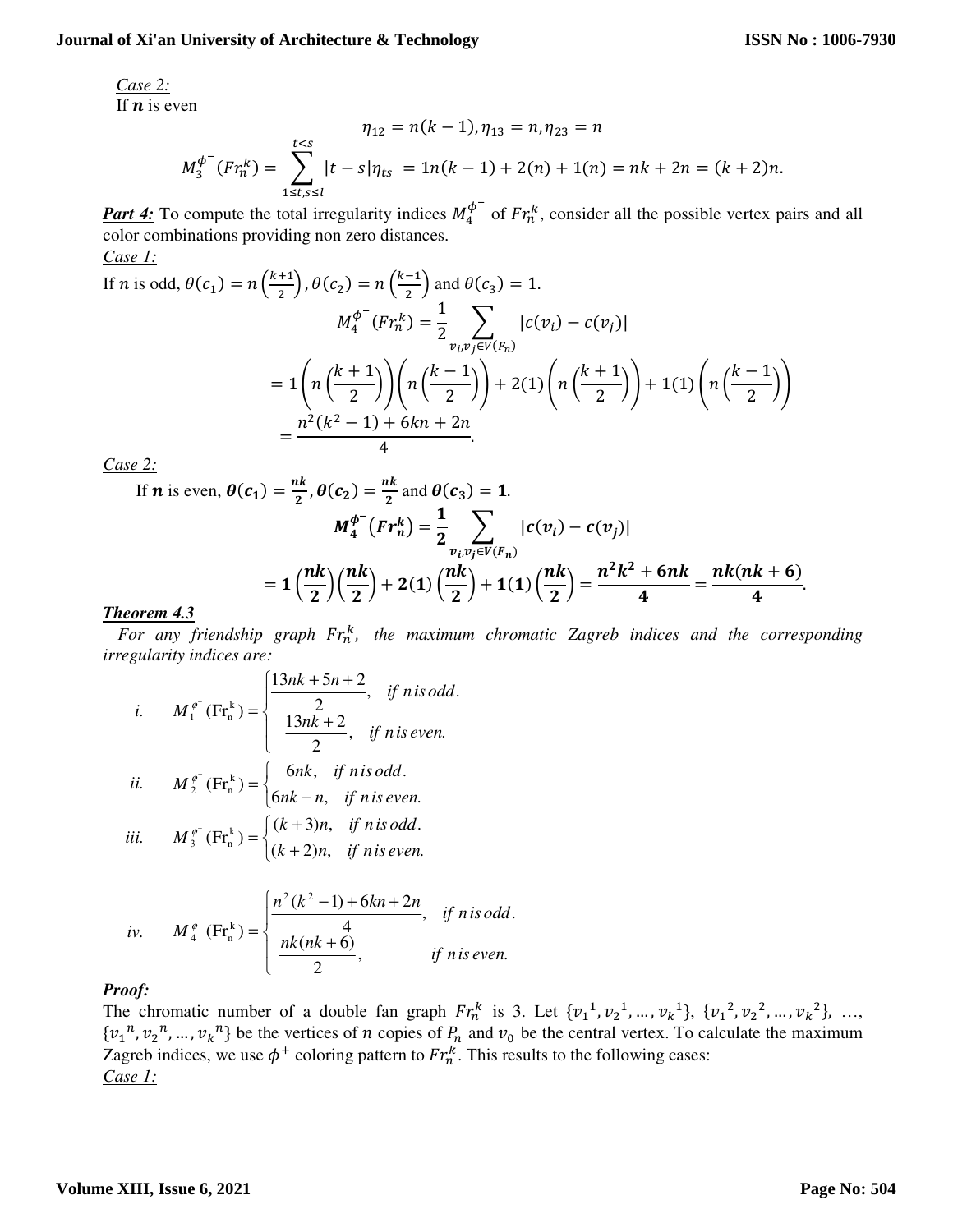$\frac{1}{2}$ ,

If *n* is odd, color  $Fr_n^k$  as follows,  $c(v_0) = 1, c(v_{2k+1}^i) = 2$ ;  $1 \le k \le \frac{n+1}{2}$  $\frac{+1}{2}$  and  $c(v_{2k}^i) = 2$ ;  $1 \le k \le \frac{n-1}{2}$  $1 \leq i \leq n$ .  $\theta(c_1) = 1, \theta(c_2) = n\left(\frac{k-1}{2}\right)$  and  $\theta(c_3) = n\left(\frac{k+1}{2}\right)$ . 2  $\sqrt{2}$  $\eta_{12} = 0, \quad \eta_{13} = 2n, \quad \eta_{23} = n(k-1).$ *Case 2:* If *n* is even,  $c(v_0) = 1$ ,  $(v_{2k+1}^i) = 2$ ,  $c(v_{2k}^i) = 3$ ;  $0 \le k \le \frac{n}{2}$ ,  $1 \le i \le n$  $\theta(c_1) = 1, \theta(c_2) = \frac{nk}{2}$  $\frac{ak}{2}$  and  $\theta(c_3) = \frac{nk}{2}$  $\frac{1}{2}$ .  $\eta_{12} = n,$   $\eta_{13} = n,$   $\eta_{23} = n(k-1).$ 

The remaining part of the proof is the same as in the proof of Theorem 4.2.

#### **5. Chromatic Zagreb Indices of Complement Friendship Graph**

## *Definition 5.1*

[6] A complement friendship graph  $\overline{Fr}_n^k$ , is a planar graph with  $kn + 1$  vertices and  $2nk - 1$  edges constructed by joining  $n$  copies of the fan graph  $F_k$  with a common vertex.



**Figure 3: Complement Friendship Graph**  $\overline{Fr}_4^3$ .

## *Theorem 5.2*

For any complement friendship graph  $\overline{Fr}^k_n$ , the minimum chromatic Zagreb indices and the *corresponding irregularity indices are:* 

*i.* + − + = − , . 2 5 18 , . 2 5 3 18 Fr k n 1 *if isn even nk if isn odd nk <sup>n</sup> M* φ *ii.* − − = − , . 2 13 4 , . 2 13 7 Fr k n 2 *if isn even nk n if isn odd nk <sup>n</sup> M* φ *iii.* − − = − , . 2 5 2 , . 2 5 Fr k n 3 *if isn even nk n if isn odd nk <sup>n</sup> M* φ

*iv.* 
$$
M_4^{\phi^-}\left(\overline{\text{Fr}}_n^k\right) = \begin{cases} \frac{n^2(k^2-1)+6kn+2n}{4}, & \text{if nis odd.} \\ \frac{nk(nk+6)}{2}, & \text{if niseven.} \end{cases}
$$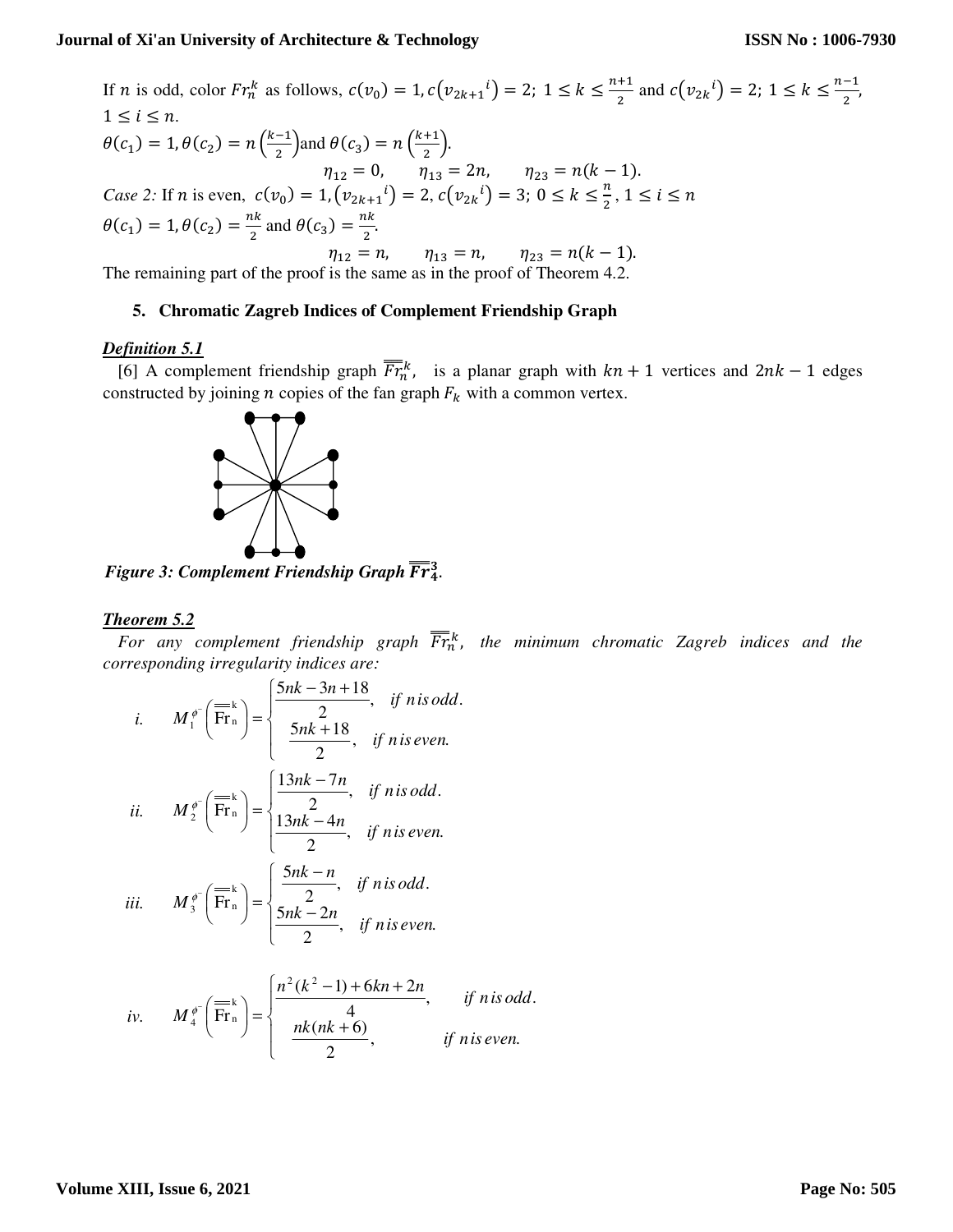### *Proof:*

The chromatic number of a complement friendship graph  $\overline{Fr}^k_n$  is 3. Let  $\{v_1^1, v_2^1, ..., v_k^1\}$ ,  $\{v_1^2, v_2^2, ..., v_k^2\}, ..., \{v_1^n, v_2^n, ..., v_k^n\}$  be the vertices of *n* copies of  $P_n$  and  $v_0$  be the central vertex. To calculate the minimum Zagreb indices, we use  $\phi^-$  coloring pattern to  $\overline{Fr}_n^k$ .

**Part 1:** To Calculate  $M_1^{\phi^-}$  of  $\overline{Fr}_n^k$  consider the following cases. *Case 1:*

If *n* is odd, color  $\overline{Fr}_n^k$  as follows,  $c(v_{2k+1}^i) = 1$ ;  $1 \leq k \leq \frac{n+1}{2}$  $\frac{+1}{2}$ ,  $c(v_{2k}^i) = 2$ ;  $1 \le k \le \frac{n-1}{2}$  $\frac{-1}{2}$ ,  $1 \le i \le n$  and  $c(v_0) = 3.$  $\theta(c_1) = n\left(\frac{k+1}{2}\right), \theta(c_2) = n\left(\frac{k-1}{2}\right)$  and  $\theta(c_3) = 1$ .  $M_1^{\phi^-}(Fr_n^k) = \sum \theta(c_j).j^2$  $\iota$ ;  $c_j \in C$ 

$$
m_1 \t(r_1 n) - \sum_{j=1}^{n} \theta(i_j n) \cdot r_j = 0
$$
  
=  $1(n) \left( \frac{k+1}{2} \right) + 4(n) \left( \frac{k-1}{2} \right) + 9(1) = \frac{5nk - 3n + 18}{2}$ .

*Case 2:*

If *n* is even, color  $\overline{Fr}_n^k$  as follows,  $c(v_{2k+1}^i) = 1$ ,  $c(v_{2k}^i) = 2$ ;  $0 \le k \le \frac{n}{2}$ ,  $1 \le i \le n$  and  $c(v_0) = 3$ .  $\theta(c_1) = \frac{nk}{2}$  $\frac{ik}{2}$ ,  $\theta(c_2) = \frac{nk}{2}$  $\frac{a}{2}$  and  $\theta(c_3) = 1$ .

$$
M_1^{\phi^-}(Fr_n^k) = \sum_{j=1}^l \theta(c_j) . j^2 ; c_j \in \mathcal{C}
$$
  
=  $1\left(\frac{nk}{2}\right) + 4\left(\frac{nk}{2}\right) + 9(1)$   
=  $\frac{5nk + 18}{2}$ .

**Part 2:** To Calculate  $M_2^{\phi^-}$  of  $\overline{Fr}_n^k$ , consider the following cases. *Case 1:*

$$
\eta_{12} = k(n-1), \eta_{13} = n\left(\frac{k+1}{2}\right), \eta_{23} = n\left(\frac{k-1}{2}\right).
$$
\n
$$
M_2^{\phi^-}(\overline{Fr}_n^k) = \sum_{1 \le t,s \le l}^{t < s} (t \cdot s) \eta_{ts}
$$
\n
$$
= 2n(k-1) + 3\left(n\left(\frac{k+1}{2}\right)\right) + 6\left(n\left(\frac{k-1}{2}\right)\right) = \frac{13nk - 7n}{2}.
$$

*Case 2:* If  $\boldsymbol{n}$  is even

$$
\eta_{12} = n(k - 1), \eta_{13} = \frac{nk}{2}, \eta_{23} = \frac{nk}{2}
$$

$$
M_2^{\phi^-}(\overline{Fr}_n^k) = \sum_{1 \le t, s \le l}^{t < s} (t \cdot s) \eta_{ts}
$$

$$
= 2n(k - 1) + 3\left(\frac{nk}{2}\right) + 6\left(\frac{nk}{2}\right) = \frac{13nk - 4n}{2}
$$

**Part 3:** To Calculate the minimum irregularity index  $M_3^{\phi^-}$  of  $\overline{Fr}_n^k$ , *Case 1:*  $\eta_{12} = k(n-1), \eta_{13} = n\left(\frac{k+1}{2}\right), \eta_{23} = n\left(\frac{k-1}{2}\right).$ 

.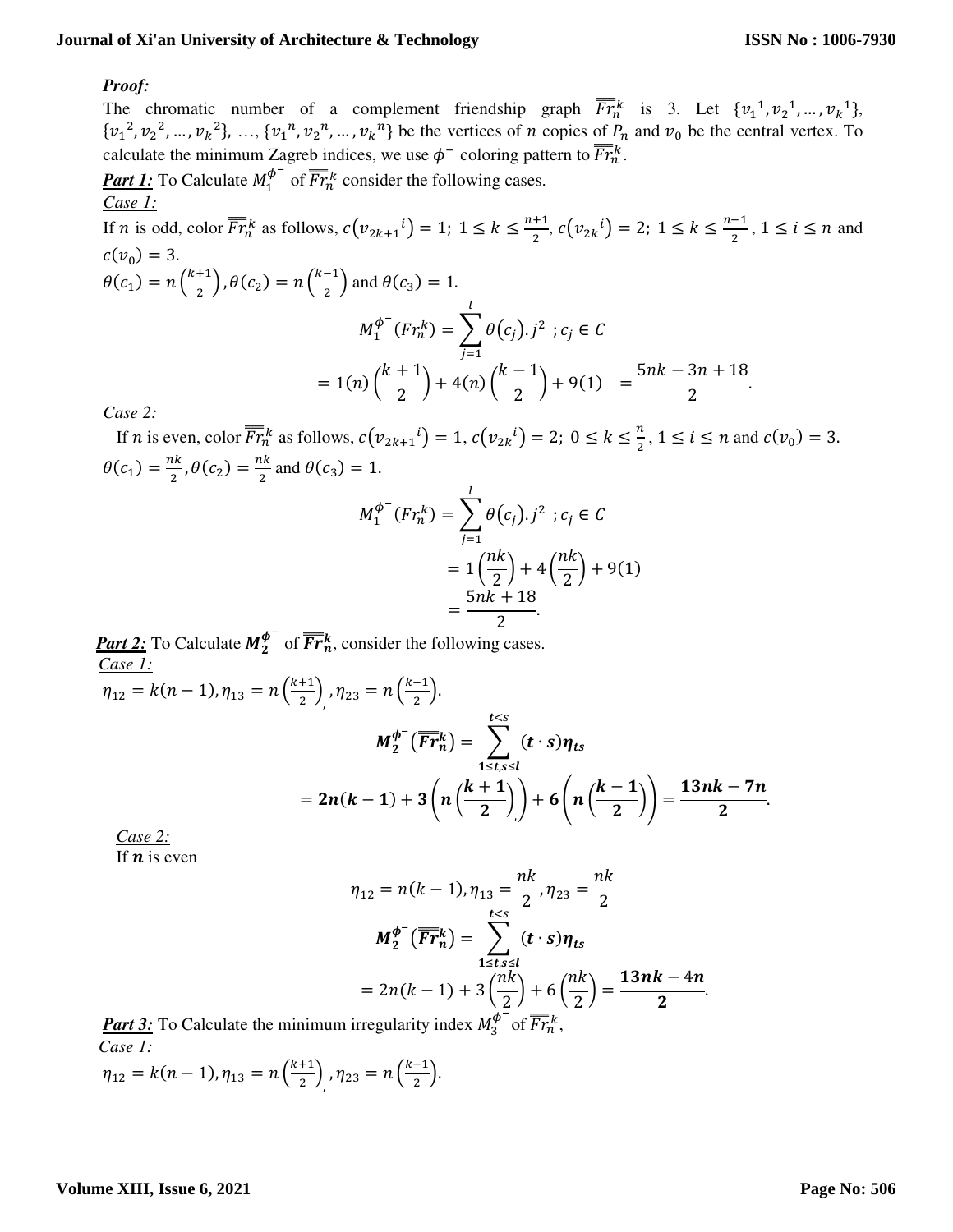$$
M_3^{\phi^-}(\overline{Fr}_n^k) = \sum_{\substack{1 \le t,s \le l \\ 2}}^{t < s} |t - s|\eta_{ts} = n(k-1) + 2\left(n\left(\frac{k+1}{2}\right)\right) + 1\left(n\left(\frac{k-1}{2}\right)\right)
$$

*Case 2:* If  $\boldsymbol{n}$  is even

$$
\eta_{12} = n(k-1), \eta_{13} = \frac{nk}{2}, \eta_{23} = \frac{nk}{2}
$$

$$
M_3^{\phi^-}(\overline{Fr}_n^k) = \sum_{1 \le t,s \le l}^{t
$$
= n(k-1) + 2\left(\frac{nk}{2}\right) + 1\left(\frac{nk}{2}\right) = \frac{5nk - 2n}{2}.
$$
$$

*Part 4:* To compute the total irregularity indices  $M_4^{\phi^-}$  of  $\overline{Fr}^k_n$ , consider all the possible vertex pairs and all color combinations providing non zero distances. *Case 1:*

If *n* is odd, 
$$
\theta(c_1) = n\left(\frac{k+1}{2}\right), \theta(c_2) = n\left(\frac{k-1}{2}\right)
$$
 and  $\theta(c_3) = 1$ .  
\n
$$
M_4^{\phi^-}(\overline{Fr}_n^k) = \frac{1}{2} \sum_{v_i, v_j \in V(F_n)} |c(v_i) - c(v_j)|
$$
\n
$$
= 1\left(n\left(\frac{k+1}{2}\right)\right)\left(n\left(\frac{k-1}{2}\right)\right) + 2(1)\left(n\left(\frac{k+1}{2}\right)\right) + 1(1)\left(n\left(\frac{k-1}{2}\right)\right)
$$
\n
$$
= \frac{n^2(k^2 - 1) + 6kn + 2n}{4}.
$$

*Case 2:*

If *n* is even, 
$$
\theta(c_1) = \frac{nk}{2}
$$
,  $\theta(c_2) = \frac{nk}{2}$  and  $\theta(c_3) = 1$ .  
\n
$$
M_4^{\phi^-}(\overline{Fr}_n^k) = \frac{1}{2} \sum_{v_i, v_j \in V(F_n)} |c(v_i) - c(v_j)|
$$
\n
$$
= 1 \left(\frac{n k}{2}\right) \left(\frac{n k}{2}\right) + 2(1) \left(\frac{n k}{2}\right) + 1(1) \left(\frac{n k}{2}\right)
$$
\n
$$
= \frac{n^2 k^2 + 6nk}{4} = \frac{n k(nk + 6)}{4}
$$

## *Theorem 5.3*

For any complement friendship graph  $\overline{Fr}^k_n$  the maximum chromatic Zagreb indices and the *corresponding irregularity indices are:* 

*i.* + + + = + , . 2 13 2 , . 2 13 5 2 Fr k n 1 *if isn even nk if isn odd nk <sup>n</sup> M* φ *ii.* − − = + , . 2 11 6 , . 2 17 11 Fr k n 2 *if isn even nk n if isn odd nk <sup>n</sup> M* φ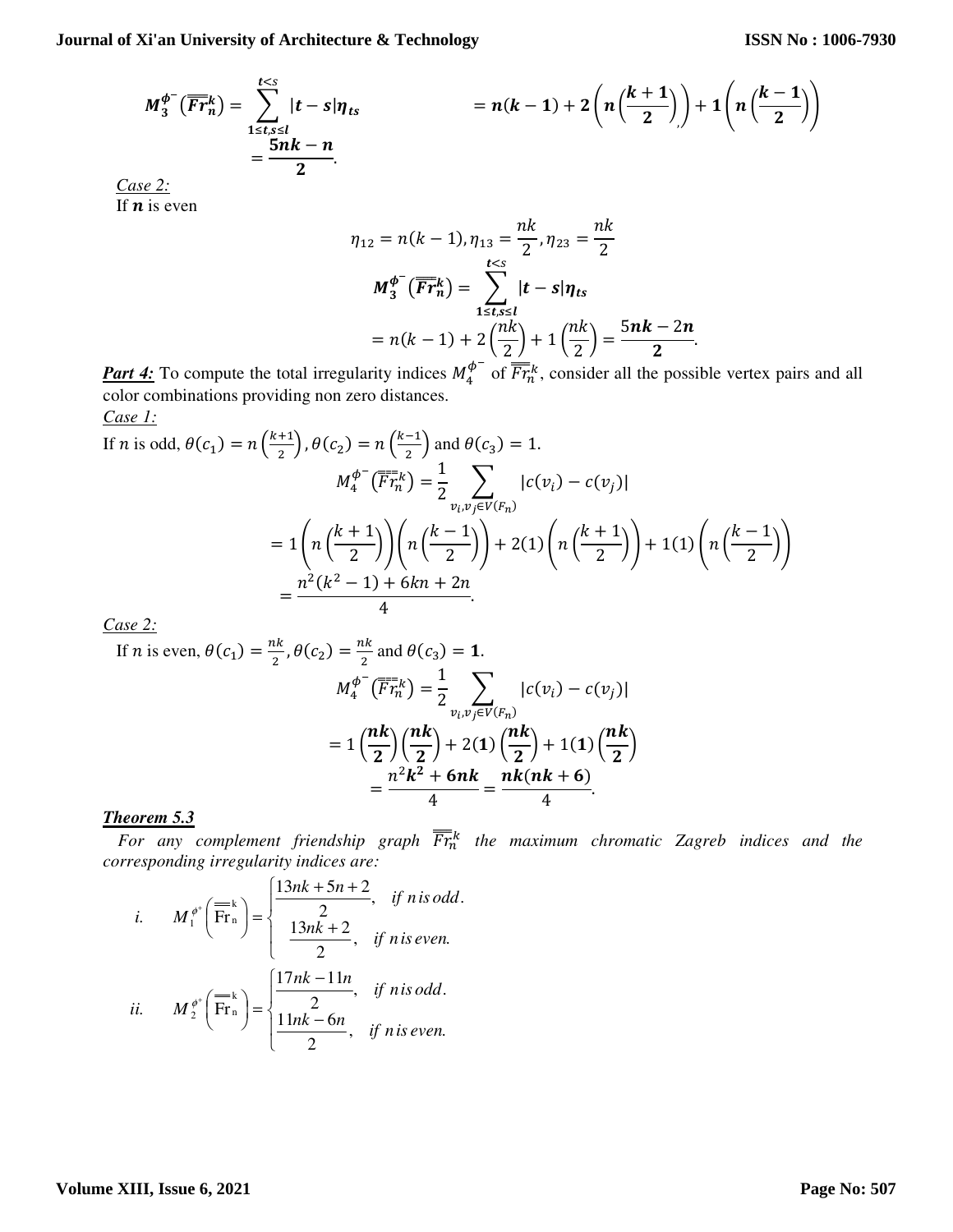iii. 
$$
M_3^{\phi^*} \left( \overline{Fr_n} \right) = \begin{cases} \frac{5kn - n}{2}, & \text{if } n \text{ is odd.} \\ \frac{5kn - 2n}{2}, & \text{if } n \text{ is even.} \end{cases}
$$

$$
\left( n^2 (k^2 - 1) + 6kn + 2n \right)
$$

*iv.* 
$$
M_4^{\phi^+}\left(\overline{\text{Fr}}_n^k\right) = \begin{cases} \frac{n^2(k^2-1)+6kn+2n}{4}, & \text{if n is odd.} \\ \frac{nk(nk+6)}{2}, & \text{if n is even.} \end{cases}
$$

The chromatic number of a double fan graph  $\overline{Fr}_n^k$  is 3. Let  $\{v_1^1, v_2^1, ..., v_k^1\}, \{v_1^2, v_2^2, ..., v_k^2\}, ...,$  $\{v_1^n, v_2^n, ..., v_k^n\}$  be the vertices of *n* copies of  $P_n$  and  $v_0$  be the central vertex. To calculate the minimum Zagreb indices, we use  $\phi^+$  coloring pattern to  $\overline{Fr}^k$ . This results to the following cases: *Case 1:*

If *n* is odd, color  $\overline{Fr}_n^k$  as follows,  $c(v_0) = 1, c(v_{2k+1}^i) = 2$ ;  $1 \le k \le \frac{n+1}{2}$  $\frac{+1}{2}$  and  $c(v_{2k}^i) = 2$ ;  $1 \le k \le \frac{n-1}{2}$  $\frac{-1}{2}$  $1 \le i \le n$ .  $\theta(c_1) = 1, \theta(c_2) = n\left(\frac{k-1}{2}\right)$  and  $\theta(c_3) = n\left(\frac{k+1}{2}\right)$ .  $\eta_{12} = \frac{n(k-1)}{2}$  $\frac{(k-1)}{2}$ ,  $\eta_{13} = \frac{n(k+1)}{2}$  $\frac{\eta_{1}}{2}$ ,  $\eta_{23} = n(k-1)$ . *Case 2:* If *n* is even,  $c(v_0) = 1$ ,  $(v_{2k+1}^i) = 2$ ,  $c(v_{2k}^i) = 3$ ;  $0 \le k \le \frac{n}{2}$ ,  $1 \le i \le n$  $\theta(c_1) = 1, \theta(c_2) = \frac{nk}{2}$  $rac{ik}{2}$  and  $\theta(c_3) = \frac{nk}{2}$  $\frac{1}{2}$ .  $\eta_{12} =$  $nk$  $\frac{1}{2}$ ,  $\eta_{13} =$  $nk$  $\frac{\pi}{2}$ ,  $\eta_{23} = n(k-1)$ .

The remaining part of the proof is the same as in the proof of Theorem 5.2.

## **Conclusion**

In chemical graph theory and distribution theory, the concept presented in this work has several applications. This document gives an overview of chromatic Zagreb indices for a few cycle related graphs. The study appears to hold promise for future research because these indices can be generated for a wide range of graph classes and derived graph classes. For graph operations, graph products, and graph powers, chromatic topological indices can be calculated. The research on the subject in relation to various forms of graph colorings also seems to be quite promising. The approach can be used to edge colorings and map colorings as well. The subject of this study has a wide range of applications in the chemical industry. If  $c(v_i)$  assumes values such as energy, valency, bond strength, and so on, some interesting research using the above-mentioned principles are conceivable in Chemistry. Similar research can be done in a variety of other domains. All these facts show that there is a lot of room for more research in this field. Even the chromatic version of other topological indices opens new study avenues with wide-ranging applicability.

## **References**

## **Journals**

- [1] B. Zhou, (2004). Zagreb indices, MATCH Commun. Math. Comput. Chem., 52: 113–118.
- [2] B. Zhou and I. Gutman, (2005). Further properties of Zagreb indices, MATCH Commun. Math. Comput. Chem., 54: 233–239.
- [3] H. Abdo, S. Brandt and D. Dimitrov, (2014). The total irregularity of a graph, Discrete Math. Theor. Computer Sci., 16(1): 201–206.